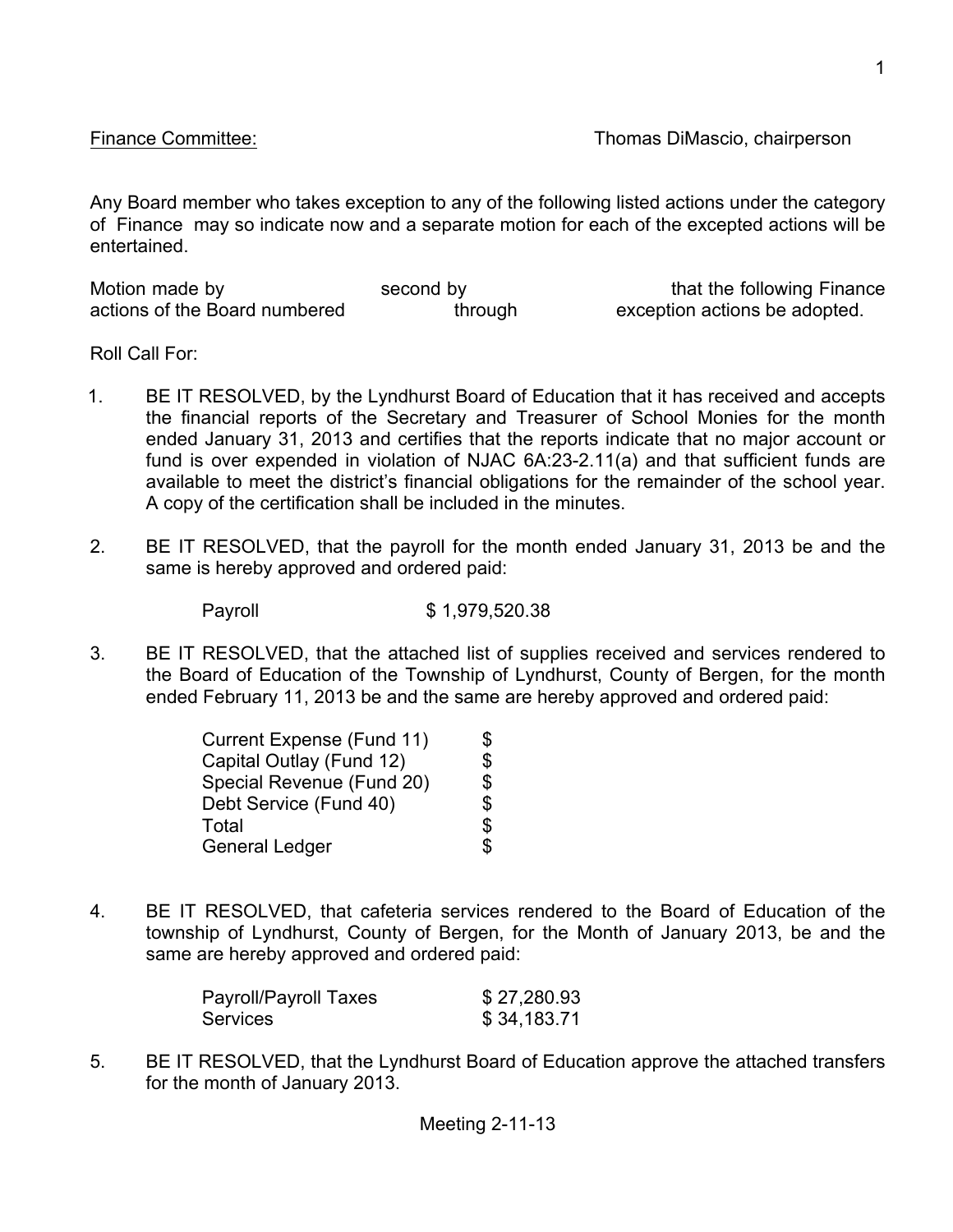6. BE IT RESOLVED, that the Lyndhurst Board of Education contract with Educational Data Services, Inc. for the 2013-2014 school year for the following:

Licensing & Maintenance Fee \$8,045.00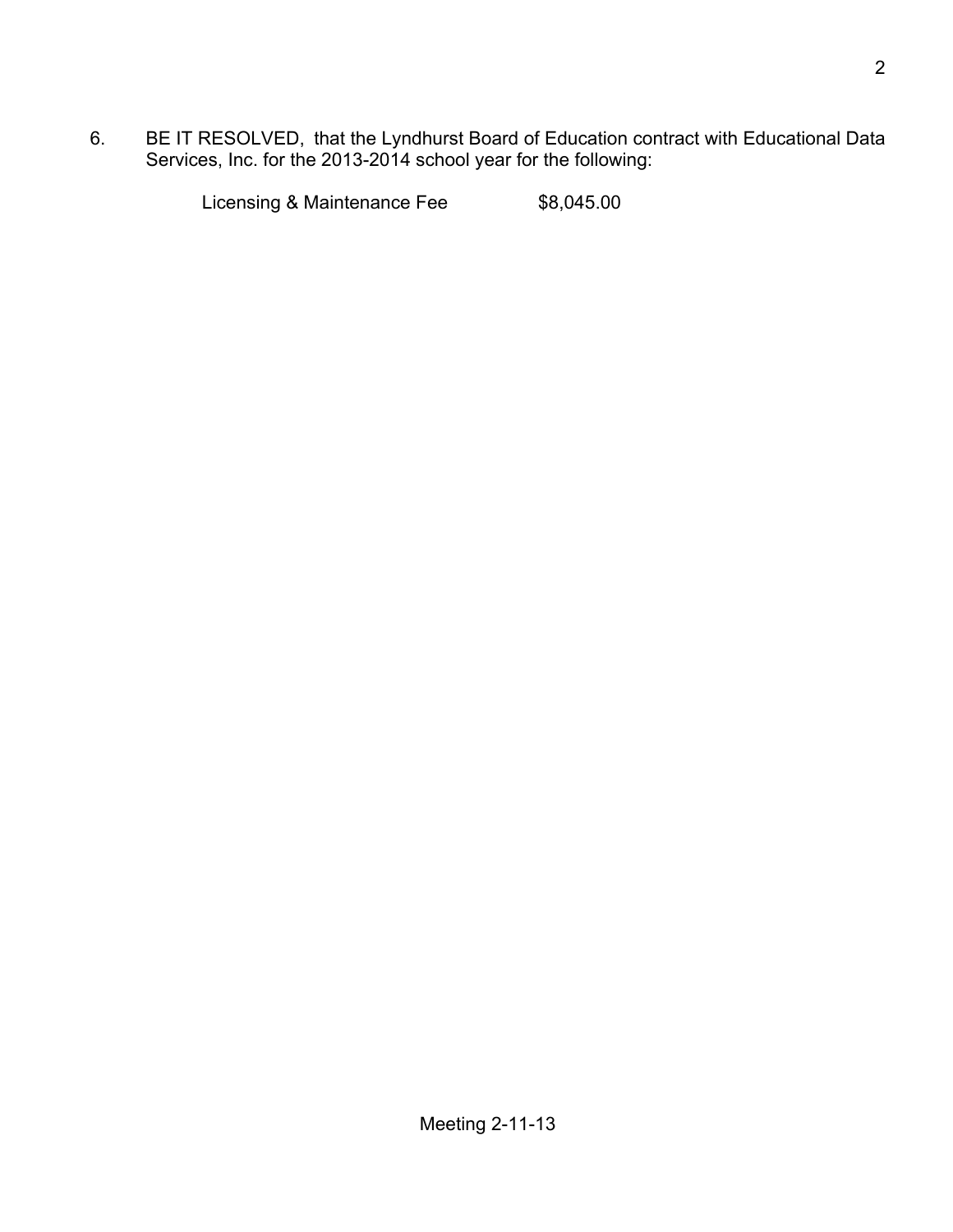## Education & Curriculum Committee: Josephine Malaniak, chairperson

Any Board member who takes exception to any of the following listed actions under the category of Education & Curriculum may so indicate now and a separate motion for each of the excepted actions will be entertained.

Motion made by second by second by that the following Education and Curriculum actions of the Board numbered through exception actions be adopted.

Roll Call For:

1. BE IT RESOLVED, that the Lyndhurst Board of Education approve the following additional school field trip:

Franklin School – State Theatre, New Brunswick, NJ

- 2. BE IT RESOLVED, that the Lyndhurst Board of Education enter into an agreement with Northwest Evaluation Association for MAP (Measures of Academic Progress) Assessment for 2013-2014 school year.
- 3. BE IT RESOLVED, that the Lyndhurst Board of Education enter into an agreement with Pearson Reading Streets for Grades Kindergarten and First for the 2013-2014 school year.
- 4. BE IT RESOLVED, that the Lyndhurst Board of Education approve the modification of the high school daily schedule to 8:10 a.m. – 1:00 p.m. on the following dates to accommodate for HSPA testing:

March  $5^{th}$ , March  $6^{th}$  and March  $7^{th}$ , 2013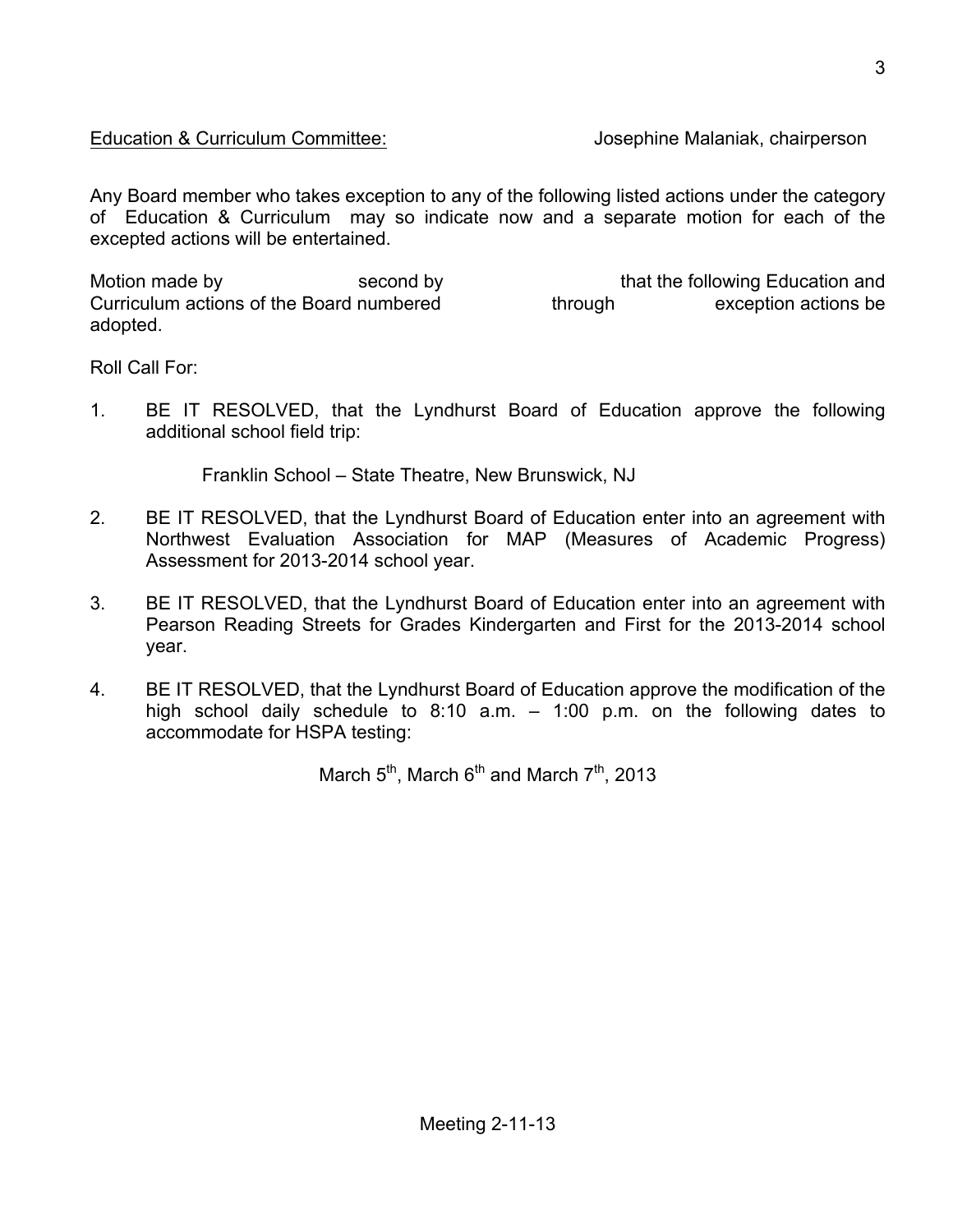Any Board member who takes exception to any of the following listed actions under the category of Rules & Regulations may so indicate now and a separate motion for each of the excepted actions will be entertained.

Motion made by second by second by that the following Rules &<br>Regulations actions of the Board numbered through exception actions Regulations actions of the Board numbered through exception actions be adopted.

Roll Call For:

1. BE IT RESOLVED, that the Lyndhurst Board of Education approve the following use of school facilities:

| Organization                       | Place                                     | Time, Date, Purpose                                                                                                                    |
|------------------------------------|-------------------------------------------|----------------------------------------------------------------------------------------------------------------------------------------|
| <b>Lyndhurst Music Association</b> | <b>High School</b><br>Music Room          | 6:30 p.m. $-9:00$ p.m.<br>1/15/13<br>Meeting                                                                                           |
| Cap, Gown Committee 2013           | <b>High School</b><br><b>Media Center</b> | $7:00$ p.m. $-8:00$ p.m.<br>1/17/13<br>Meeting                                                                                         |
| Lyndhurst Parks Dept.              | High School<br>Gym                        | $7:00$ a.m. $-12:00$ p.m.<br>1/26/13<br>Wrestling                                                                                      |
| Jefferson School PTA               | Jefferson School<br>Art Room              | 6:00 p.m. $-8:00$ p.m.<br>1/29/13 & 2/27/13<br><b>PTA Meeting</b>                                                                      |
| <b>LHS Project Graduation</b>      | High School<br>Room #142                  | $7:00$ p.m. $-8:15$ p.m.<br>2/6/13 & 2/27/13<br><b>Meetings</b>                                                                        |
| Lyndhurst Little League            | Jefferson School<br>Gym                   | $3/1/13 - 6.00$ p.m.-8:30 p.m.<br>$3/2/13 - 9:00$ am-12:30 p.m.<br>$3/3/13 - 5.00$ pm-7:30 p.m.<br><b>Indoor Little League Tryouts</b> |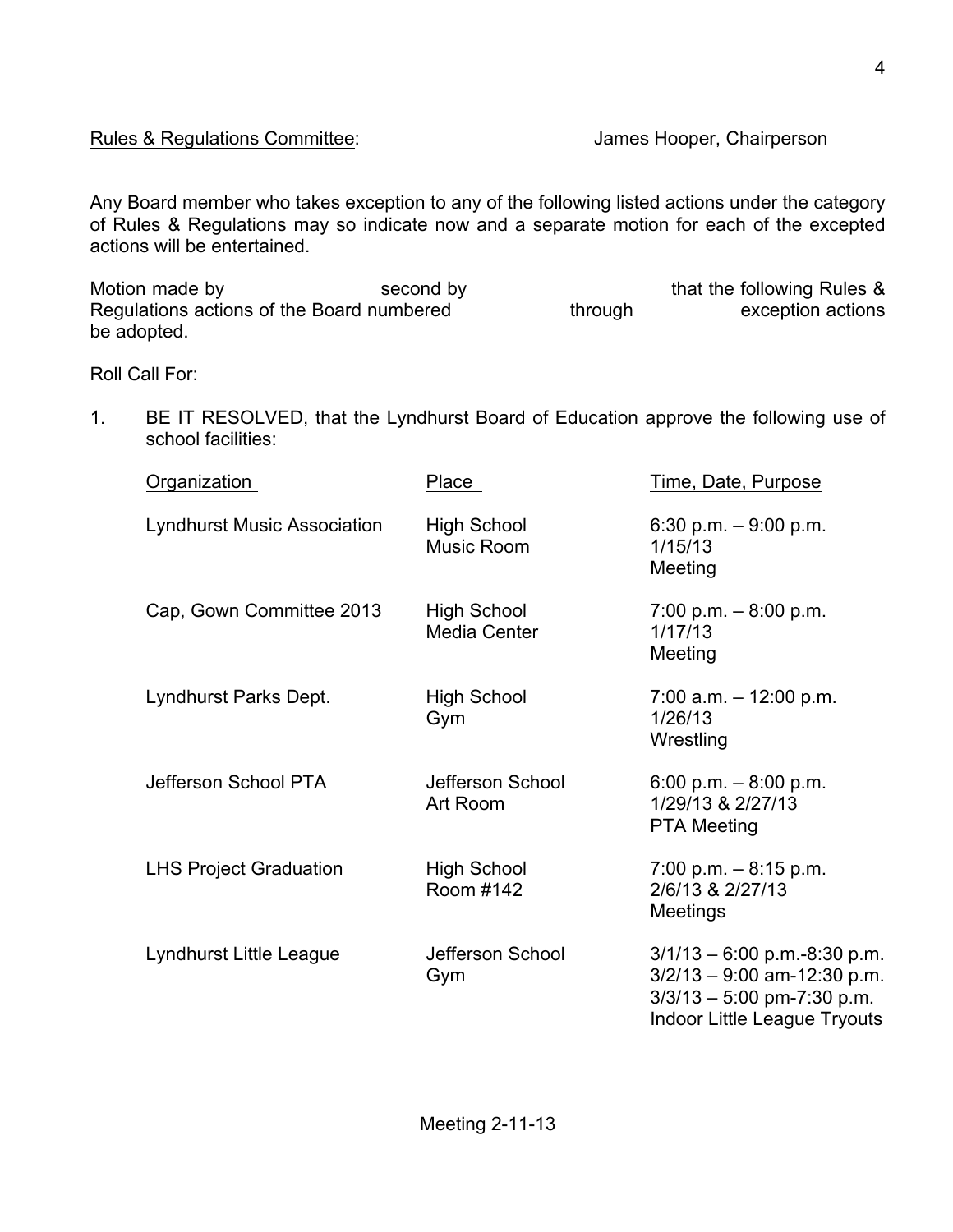| Lyndhurst Fire Dept. Co. 3 | Firehouse<br>To bring 6 piece stand | 3/8/13 & 3/9/13<br><b>Fund Raiser</b>                               |
|----------------------------|-------------------------------------|---------------------------------------------------------------------|
| Roosevelt School PTA       | Roosevelt School<br>Gym             | $7.00$ a.m. $-4.00$ p.m.<br>3/19/13<br><b>Cultural Arts Program</b> |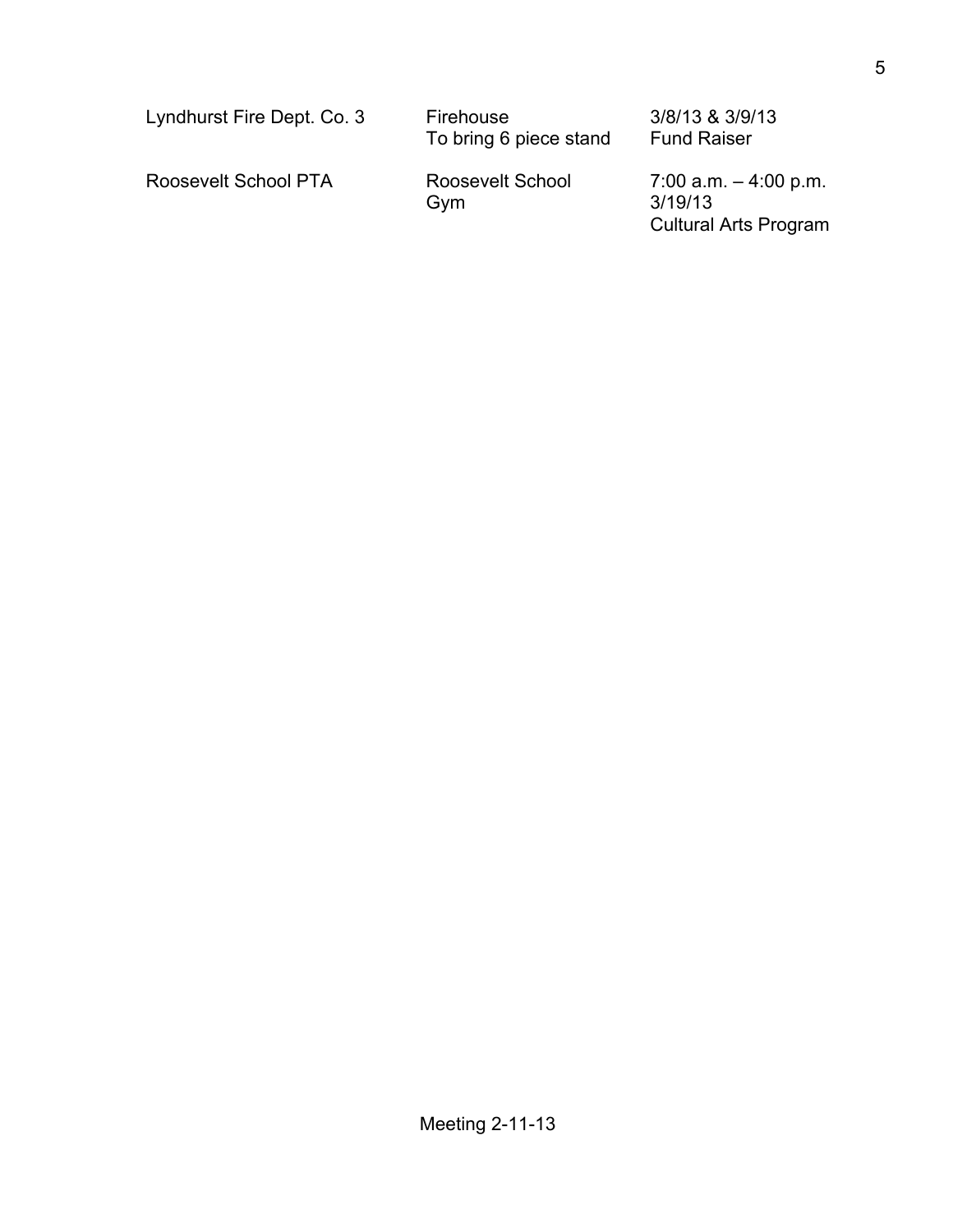Any Board member who takes exception to any of the following listed actions under the category of Student Activities & Recognition may so indicate now and a separate motion for each of the excepted actions will be entertained.

Motion made by **Second by** second by that the following Student Activities & Recognition actions of the Board numbered through exception actions be adopted.

- 1. BE IT RESOLVED, that the Lyndhurst Board of Education approve placement of (1) Communication Impaired student to attend South Bergen Jointure Commission's Wood-Ridge Campus, effective January 30, 2013, at a tuition rate of \$49,170.00, pro-rated. This student has transferred from Moonachie to our district due to the flooding in that town. Transportation will be arranged through South Bergen Jointure Commission.
- 2. BE IT RESOLVED, that the Lyndhurst Board of Education approve placement of (2) Emotionally Disturbed students to attend Benway School in Wayne, effective February 4, 2013 and February 11, 2013 at a tuition rate of \$52,317.87 each, pro-rated. Transportation will be arranged through South Bergen Jointure Commission.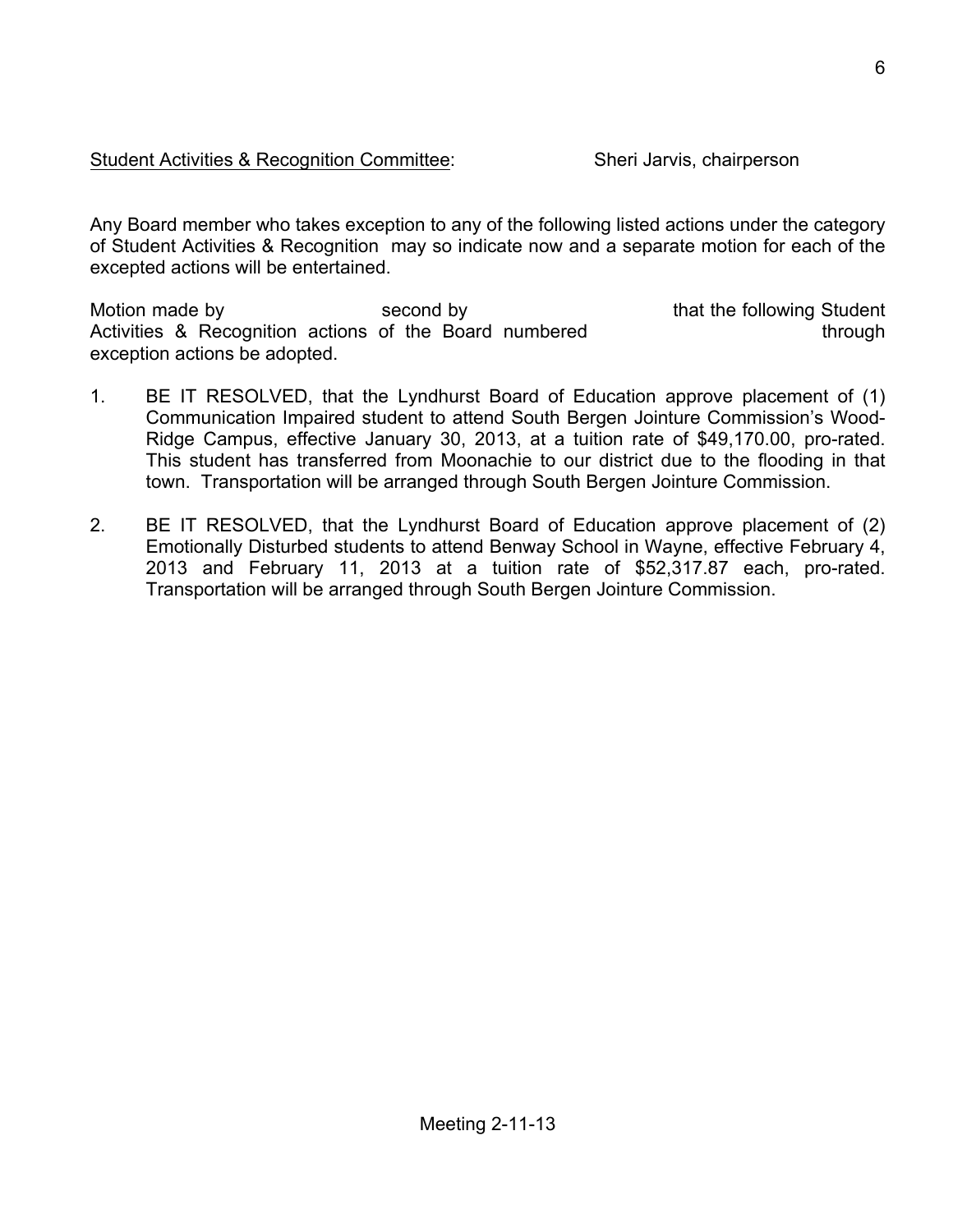## New Business

Any Board member who takes exception to any of the following listed actions under the category of New Business may so indicate now and a separate motion for each of the excepted actions will be entertained.

Motion made by second by second by that the following New Business actions of the Board numbered through exception actions be adopted.

1. BE IT RESOLVED, that the Lyndhurst Board of Education approve the following monthly Board of Education meeting dates. Work session will begin at 7:00 p.m. and public meeting will begin at 8:00 p.m.

> March 4, 2013 March 11, 2013 March 25, 2013 April 15, 2013 May 13, 2013 June 10, 2013 June 27, 2013 **JULY – NO MEETING** August 12, 2013 September 9, 2013 October 14, 2013 November 11, 2013 December 9, 2013

2. WHEREAS, the Lyndhurst Board of Education, as a result of re-districting and significant increases in elementary school enrollment; and

WHEREAS, since the early 1980's, the district's Table of Organization lists one building administrator, who serves as principal for both Columbus and Lincoln Schools; and

WHEREAS, this shared principal was the result of Lincoln School having only one (1) Grade 7 and one (1) Grade 8 class; and Columbus School having Kindergarten thru Grade 6; and

WHEREAS, the increased enrollment at Lincoln School now houses additional classes at Lincoln School (2) sections of grades 4-8 and Columbus School (2) sections of grades 1- 3; and

WHEREAS, as a result of these enrollment increases, and in light of recent events relative to school safety and security; now